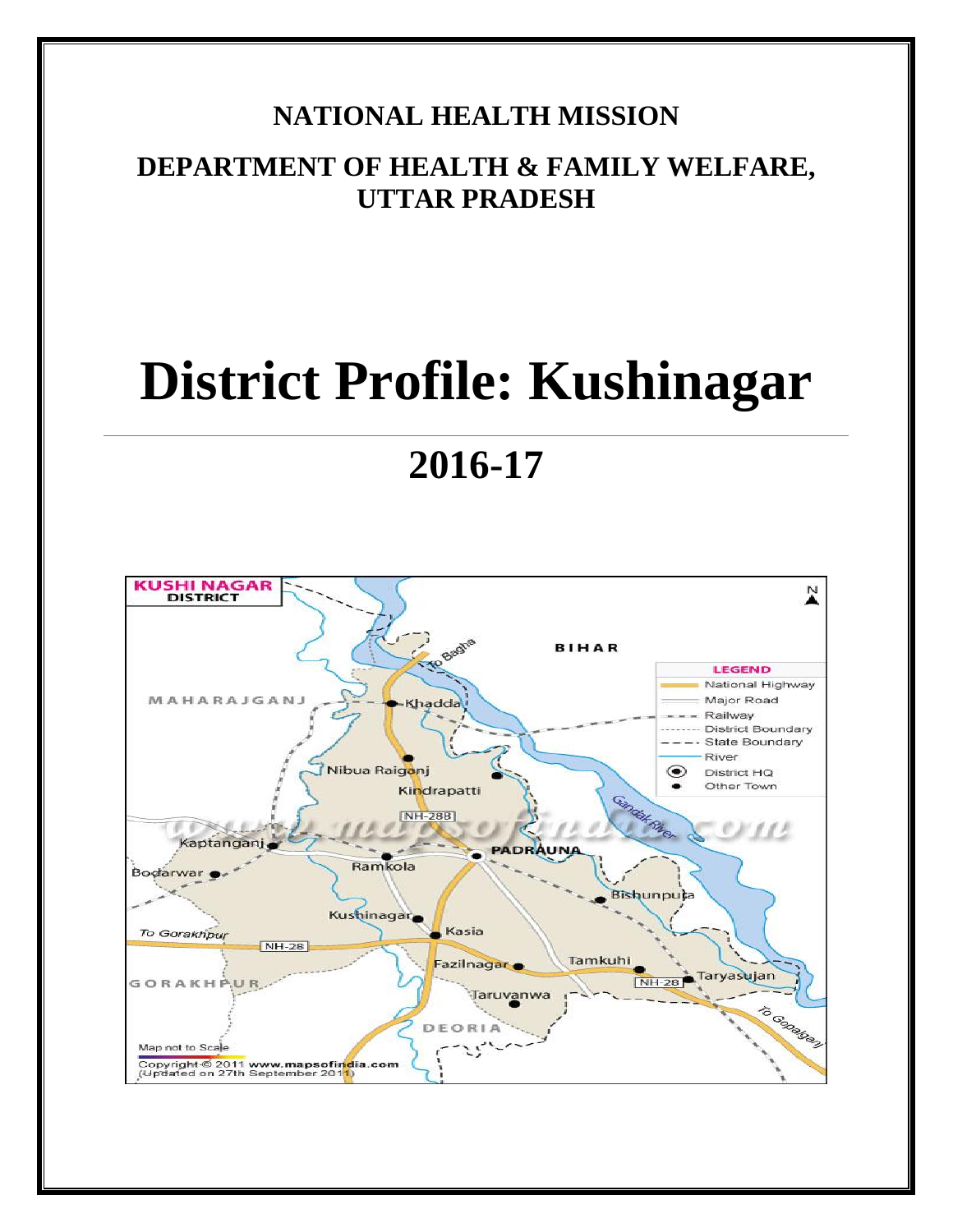#### **District Profile:**

|                                                         | Kushinagar   | <b>Uttar Pradesh</b> |
|---------------------------------------------------------|--------------|----------------------|
| Rural Population (In lakhs) (Census 2011)               | 35.65        | 1551.11              |
| Number of Districts (RHS 2014)                          | 1 (Block-14) | 75                   |
| Number of Sub District (Tehsil/Taluka etc.) Census 2011 | 6            | 312                  |
| Number of Villages (RHS 2014)                           | 1620         | 106704               |
| Number of District Hospitals (RHS 2014)                 |              | 160                  |
| Number of Community Health Centres (RHS 2014)           | 14           | 773                  |
| Number of Primary Health Centres (RHS 2014)             | 53           | 3497                 |
| Number of Sub Centres (RHS 2014)                        | 358          | 20521                |

# **Demographic Profile**

| <b>Indicator</b>                                   | Kushinagar | <b>Uttar Pradesh</b> |
|----------------------------------------------------|------------|----------------------|
|                                                    |            |                      |
| Total Population (In Crore) (Census 2011)          | 0.36       | 19.96                |
| Decadal Growth (%) (Census 2001)                   | 28.2       | 20.09                |
| Crude Birth Rate (SRS 2014)                        | 27.5       | 27.2                 |
| Crude Death Rate (SRS 2014)                        | 9.1        | 7.7                  |
| Natural Growth Rate (SRS 2014)                     | 19.8       | 19.5                 |
| Sex Ratio (Census 2011)                            | 961        | 908                  |
| Child Sex Ratio (Census 2011)                      | 929        | 899                  |
| Schedule Caste population (In Crore) (Census 2001) | 0.544      | 3.51                 |
| Schedule Tribe population (in crore) (Census 2001) | 0.008      | 0.011                |
| Total Literacy Rate (%) (Census 2011)              | 65.25      | 69.72                |
| Male Literacy Rate (%) (Census 2011)               | 77.71      | 79.24                |
| Female Literacy Rate (%) (Census 2011)             | 52.36      | 59.26                |

# **Status of Health Indicators**

| <b>Indicators</b>            | Kushinagar           | $\frac{0}{0}$          | <b>Uttar Pradesh</b> |                    | $\frac{6}{9}$          |
|------------------------------|----------------------|------------------------|----------------------|--------------------|------------------------|
|                              |                      | <b>Decline</b><br>(MH) |                      |                    | <b>Decline</b><br>(MH) |
| <b>Infant Mortality Rate</b> | 81 (AHS<br>$2011-12$ |                        | 71<br>$(SRS-2006)$   | 50<br>$(SRS-2014)$ | 29.57%                 |
| Neo-Natal Mortality Rate     | 62 (AHS<br>$2011-12$ |                        | 46<br>(SRS 2006)     | 35<br>$(SRS-2014)$ | 23.91%                 |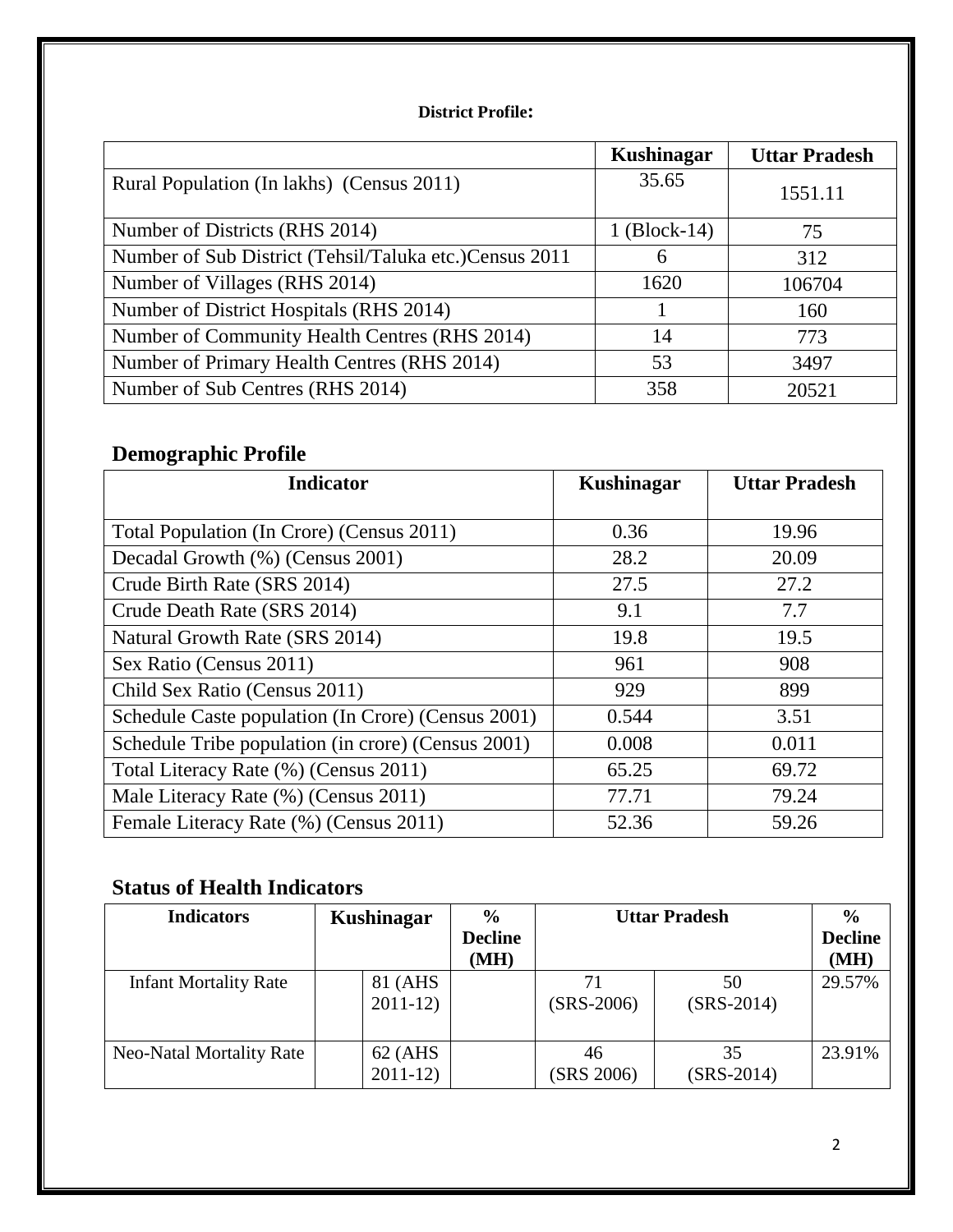| <b>Maternal Mortality Ratio</b> | 315       | 440          | 285                      | 35.22% |
|---------------------------------|-----------|--------------|--------------------------|--------|
|                                 | (AHS)     | (SRS 2004-   | $(SRS 2011-13)$          |        |
|                                 | $2011-12$ | (06)         |                          |        |
| <b>Total Fertility Rate</b>     | 3.4       | 4.2          | 3.1                      | 26.19% |
|                                 | (AHS)     | $(SRS-2006)$ | (SRS 2014)               |        |
|                                 | $2011-12$ |              |                          |        |
| <b>Under-five Mortality</b>     | 99 (AHS   | 91           | 64                       | 29.67  |
| Rate                            | $2011-12$ |              | (SRS 2008)<br>(SRS 2013) | $\%$   |
|                                 |           |              |                          |        |

# **Progress under Health Systems Strengthening**

| SI.<br>N <sub>0</sub> | <b>Activity</b>               | <b>Status</b>                                                                                                                                                                                                                 |
|-----------------------|-------------------------------|-------------------------------------------------------------------------------------------------------------------------------------------------------------------------------------------------------------------------------|
| $\mathbf{1}$          | $24x7$ PHCs                   | Out of 67 only 14 PHCs are functioning on 24x7 basis.                                                                                                                                                                         |
| $\overline{2}$        | Functioning as<br><b>FRUs</b> | Only 3 Facilities (1 DH, 0 SDH and 2 other level CHC and others<br>level) are working as FRUs                                                                                                                                 |
| 3                     | <b>ASHAs</b><br>Selected      | 2912 ASHAs have been engaged<br>(2912 have been trained in $1st$ Module, and 2912 ASHAs are<br>trained upto $5th$ Module and 1144 ASHAs trained in Round-1 &<br>1144 ASHAs trained in Round-2 of $6^{th}$ & $7^{th}$ Modules) |
| $\overline{4}$        | Contractual<br>appointments   | Human Resource (HR) has been approved.<br>(Medical Officers (MBBS) - 9, Specialist 4, AYUSH Mos/<br>Physicians 15+42, SNs 29, ANMs 82+28, LTs 1, Pharmacists 2,<br>others)                                                    |
| 5                     | Rogi Kalyan<br>Samiti         | 17 facilities (01 DH, 16 CHCs) have been registered with RKS.                                                                                                                                                                 |
| 6                     | <b>VHSNCs</b>                 | Out of 1121 villages, 956 villages constituted VHSNCs.                                                                                                                                                                        |
| 7                     | <b>DLVMCs</b>                 | Completion of (0) DLVMC has been reported.                                                                                                                                                                                    |
| 8                     | <b>VHNDs</b>                  | 35865 VHNDs were held during 2015-16.                                                                                                                                                                                         |
| 9                     | <b>ERS</b>                    | 37 (102-Type) & 17 (108-Type) are operational.                                                                                                                                                                                |
| 10                    | <b>MMU</b>                    | An approval of 13 Mobile Medical Units (MMU) has been given<br>to the District.(non operational)                                                                                                                              |
| 11                    | Ambulance                     | An approval of  ambulances has been given to the<br>District.                                                                                                                                                                 |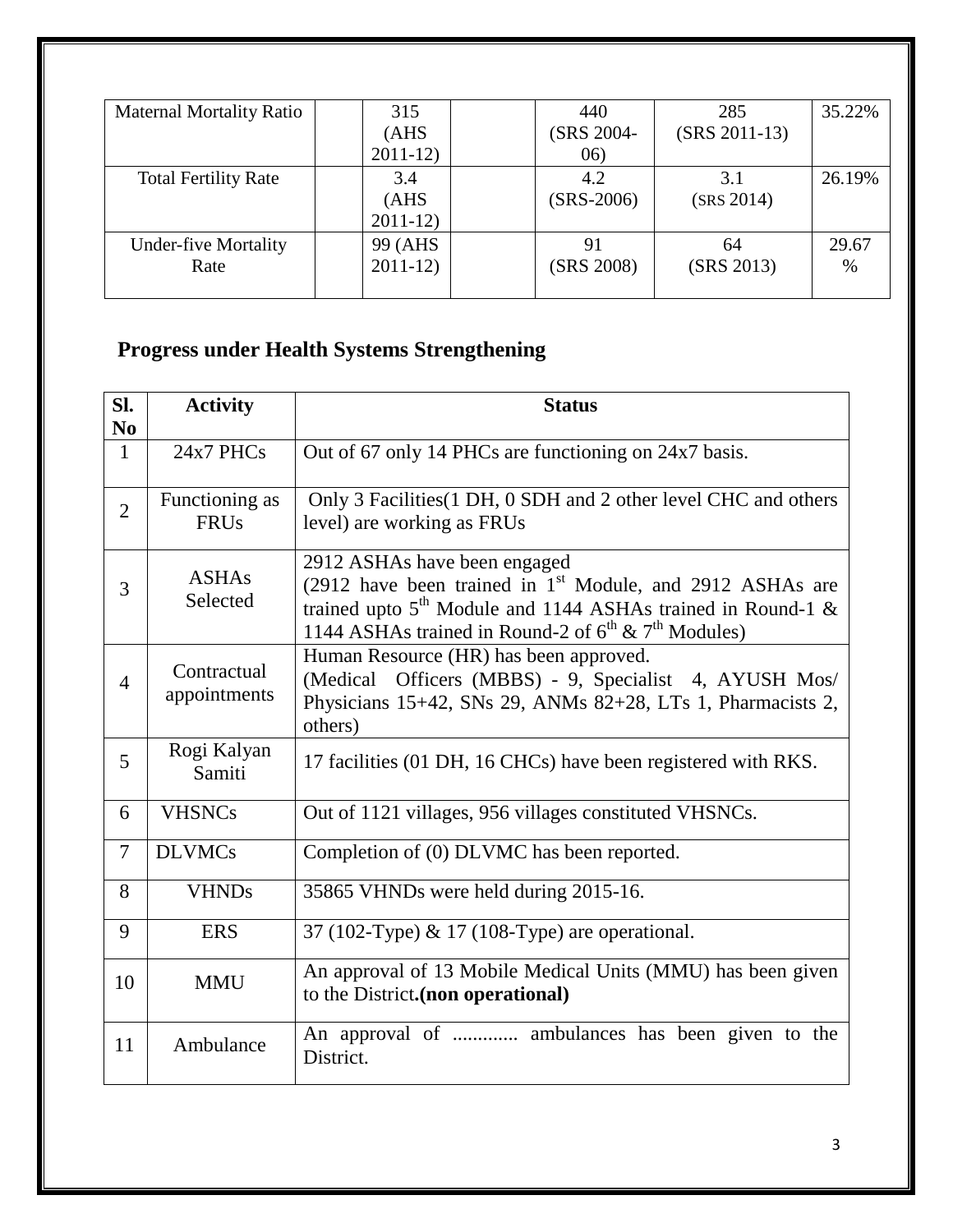|    |                                            |            | New Construction                             |           | Renovation/Up gradation |                        |  |
|----|--------------------------------------------|------------|----------------------------------------------|-----------|-------------------------|------------------------|--|
|    |                                            | Facility   | Sanctioned                                   | Completed |                         | Sanctioned   Completed |  |
|    |                                            | <b>MCH</b> |                                              |           |                         |                        |  |
| 12 | Infrastructure                             | (100)      |                                              |           |                         |                        |  |
|    | Strengthening                              | <b>MCH</b> |                                              |           |                         |                        |  |
|    |                                            | (30)       |                                              |           |                         |                        |  |
|    |                                            | <b>CHC</b> |                                              |           |                         |                        |  |
|    |                                            | <b>SC</b>  | 3                                            |           |                         |                        |  |
|    | New Born Care                              |            | Sick New Born Care unit (SNCU)               |           |                         |                        |  |
| 13 | Units                                      |            | New Born Stabilization Unit (NBSU)           |           |                         |                        |  |
|    | New Born Care Corner (NBCC)<br>established |            |                                              |           | 14                      |                        |  |
|    |                                            |            | <b>Nutrition Rehabilitation Center (NRC)</b> |           |                         |                        |  |

## **Physical Progress of Institutional Deliveries and JSY**

| Year    | <b>Institutional Deliveries</b> | <b>JSY</b> beneficiaries |
|---------|---------------------------------|--------------------------|
| 2012-13 | 53520                           | 53520                    |
| 2013-14 | 55079                           | 55079                    |
| 2014-15 | 54260                           | 51196                    |
| 2015-16 | 54188                           | 51051                    |
| 2016-17 | 18600                           |                          |

#### **1. Funds Released under NRHM** (in crores)

| Year         | <b>Allocation</b> | Release* | <b>Expenditure</b> |
|--------------|-------------------|----------|--------------------|
| 2012-13      | 44.73             | 44.73    | 22.19              |
| 2013-14      | 41.89             | 41.89    | 30.36              |
| 2014-15      | 38.95             | 38.95    | 31.88              |
| $2015 - 16$  | 46.24             | 46.24    | 31.54              |
| <b>Total</b> | 171.81            | 171.81   | 115.97             |

\*Release figures for the F.Y. 2015-16 are updated on 31.03.2016 and provisional. **NUHM** 

#### **A. Demographic Profile (As per Census 2011):**

|                | Total Population (In lakhs)                         | 35.65 |
|----------------|-----------------------------------------------------|-------|
| $\overline{2}$ | Urban Population (In lakhs)                         | 1.25  |
| 3              | Urban Population as percentage of total population  | 3.51  |
| 4              | Urban slum population (in lakhs)                    | 0.28  |
| 5              | Slum population as percentage of urban population   | 22.40 |
| 6              | Number of Metro cities                              |       |
| 7              | Number of Million + cities $(> 10$ lakh population) |       |